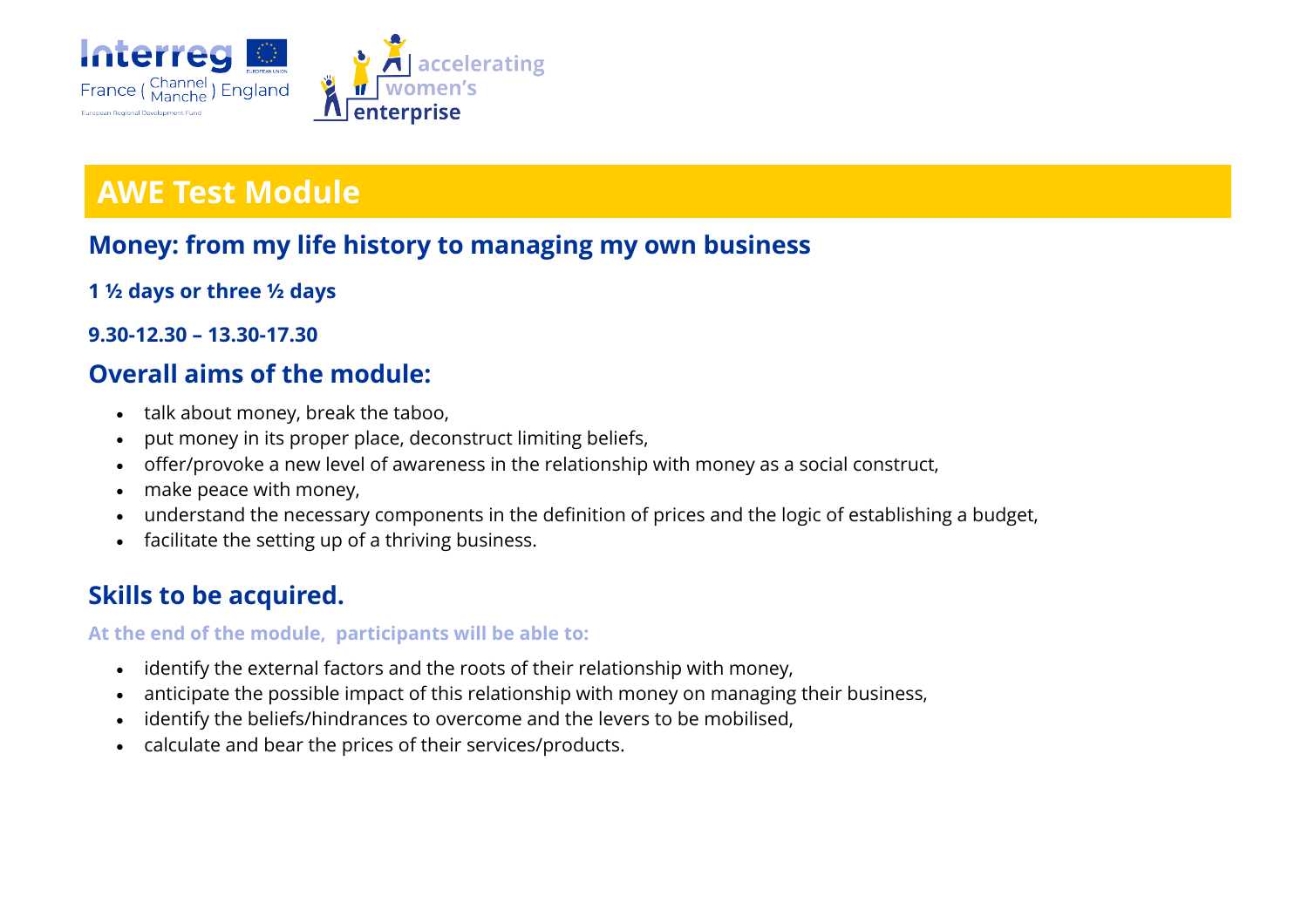#### **Framework:**

- What rules would you like to put in place for this day? Attentive listening, friendliness, non judgmental, responsibility (I…), motivation, sincerity (don't play games), confidentiality, pro-active and non reactive participation, punctuality, co-construction, accept that you won't understand everything straight away, the right to make mistakes, accept your emotions (acknowledge, express and name them), enjoyment and humour.

#### Use our first names?

- These rules are all the more important today when you will be observing your relationship with money. We don't need to talk about our income, riches, financial difficulties etc… but each participant needs to observe her own relationship with money. - Some very personal memories may come up, there is no personal/professional dissociation at Accelerating Women's Enterprise (matching the person and the project = 60% of the confidence of the participant!!). B**ut each person decides what she wants to share, there is no obligation**!! Personal difficulties may come to the surface. If so they will be welcomed but they will not be dealt with here. It is for each person to assess the need to discuss it later outside the workshop.

- The advisors will not analyse the participants' journeys. They are there to create a favourable context to develop awareness and empower (reduce the impact of determinant factors (such as culture, family, religion) and increase my free space), but it is for each person to observe her own journey and background and to take from it what she can today, and develop further what she chooses following the workshop. Each person is responsible for how she will live out her proposals, and her day. Often, the result is equal to the investment but it is for each one to assess what she is able to invest today. **Be kind to yourself!**

Insist on "agreeing not to understand everything right away". This day opens doors, it begins a work of awareness on its own relationship to money, the work will continue in time, we must let things develop. These reflections will make it possible to approach the technical part of the prices / estimated budget at the end of the module in a more informed way.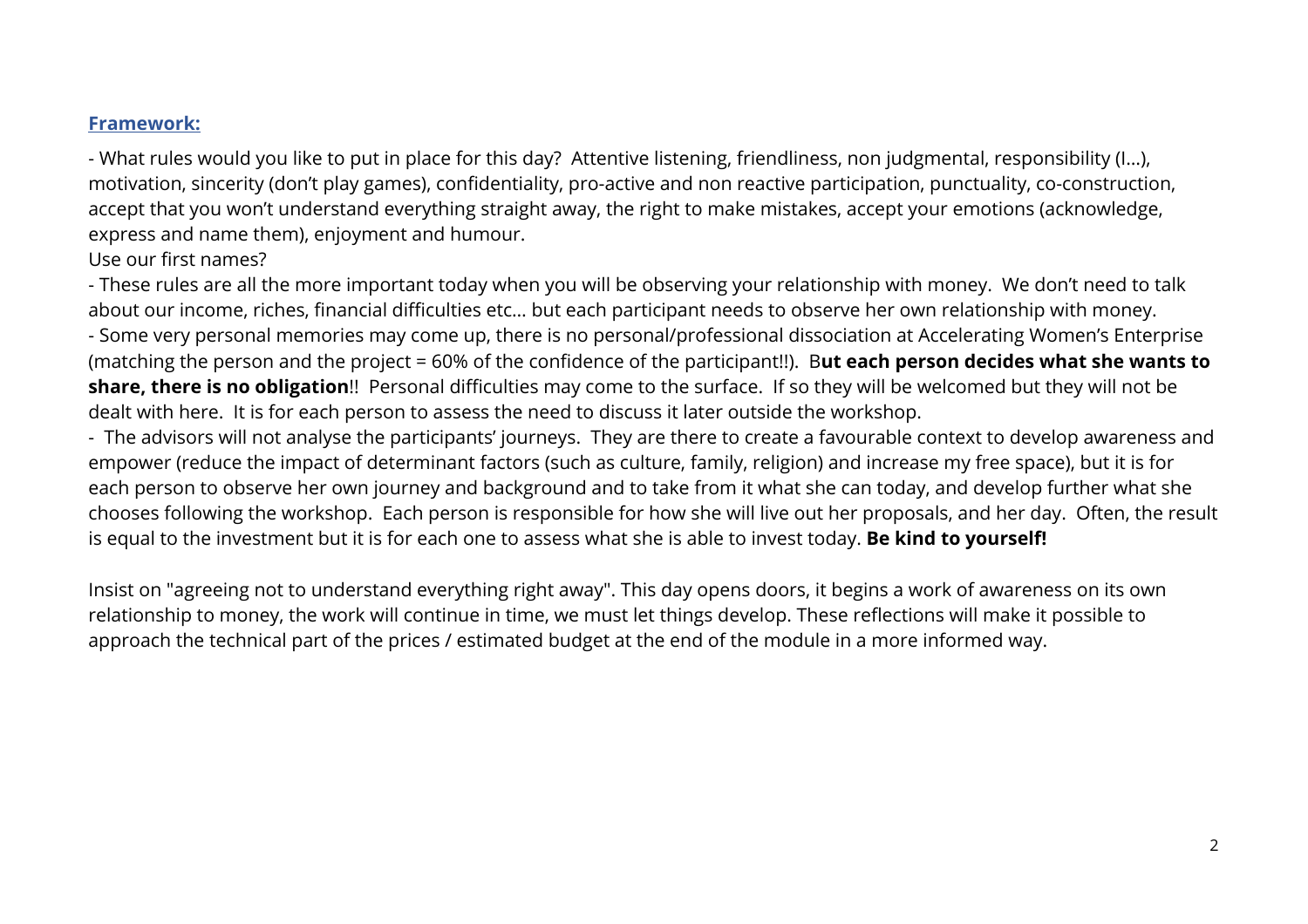# **First ½ day**

| <b>Title</b>                       | <b>Teaching objective</b>                                                                                                 | Content                                                                                                                                                                                                                                                                                                                                                                                                                                                                                                          | <b>Teaching</b><br>method | <b>Time</b>                | <b>Docs</b>   | Advice/<br>Live<br>remarks |
|------------------------------------|---------------------------------------------------------------------------------------------------------------------------|------------------------------------------------------------------------------------------------------------------------------------------------------------------------------------------------------------------------------------------------------------------------------------------------------------------------------------------------------------------------------------------------------------------------------------------------------------------------------------------------------------------|---------------------------|----------------------------|---------------|----------------------------|
| $9.30 -$<br>welcome                |                                                                                                                           | Introduce the advisors, their objectives, the framework                                                                                                                                                                                                                                                                                                                                                                                                                                                          |                           | 30 <sub>min</sub>          |               |                            |
| $10.00 -$<br>Presentati<br>ons     | Give money a "face<br>value"                                                                                              | Photo-language: among all the images spread on the<br>table, each participant chooses one to illustrate<br>money, what it represents for her ("for me, this<br>morning etc").<br>Go around the table to introduce yourselves: first<br>name + business project + image chosen ("this<br>morning, for me, money is this!")                                                                                                                                                                                        |                           | 35min                      | Image<br>bank |                            |
| $10.35 -$<br>Historical<br>context | Familiarise yourself<br>with the<br>cultural/social<br>context in which my<br>relationship with<br>money has<br>developed | Presentation of a series of laws/changes in society,<br>linked with women and money.<br>For example ask the group since when has a woman<br>been able to open a bank account? Without the<br>authorisation of her husband?<br>Then show all the dates on the power point to create<br>the discussion: does that surprise you or not? Do you<br>make a link between these dates and the behaviour of<br>some women around you? Do you have stories to tell<br>relating to your mothers, grandmothers, neighbours? |                           | 15min<br>10 <sub>min</sub> | see<br>Pwpt   |                            |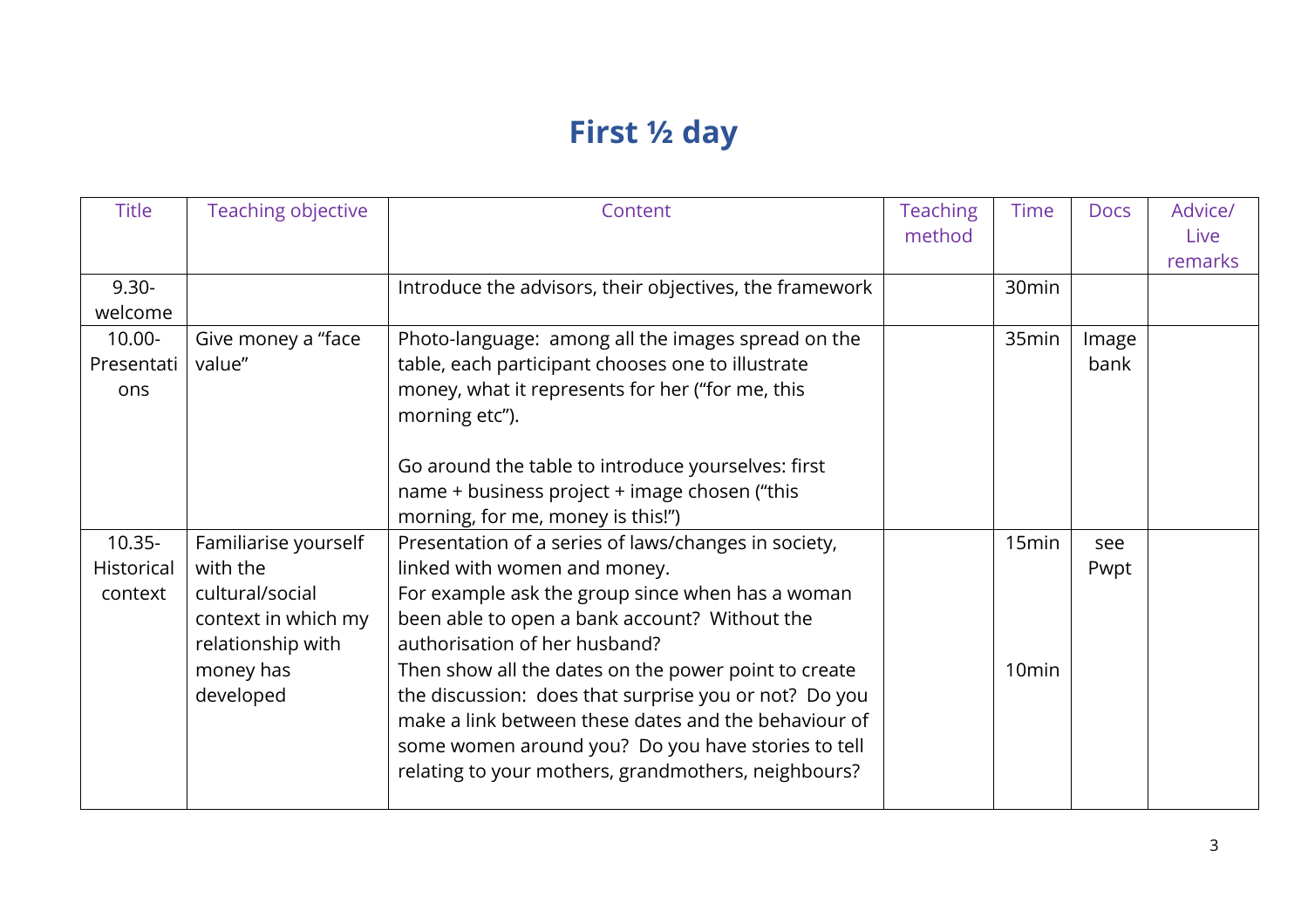| <b>Title</b>      | <b>Teaching objective</b>                                                                                                                               | Content                                                                                                                                                                                                                                                                                                                                                                                                                                                                                                                                                                                                                                                                                                                                                                       | <b>Teaching</b><br>method                               | <b>Time</b>                                                                                                                                                                           | <b>Docs</b> | Advice/<br>Live<br>remarks |
|-------------------|---------------------------------------------------------------------------------------------------------------------------------------------------------|-------------------------------------------------------------------------------------------------------------------------------------------------------------------------------------------------------------------------------------------------------------------------------------------------------------------------------------------------------------------------------------------------------------------------------------------------------------------------------------------------------------------------------------------------------------------------------------------------------------------------------------------------------------------------------------------------------------------------------------------------------------------------------|---------------------------------------------------------|---------------------------------------------------------------------------------------------------------------------------------------------------------------------------------------|-------------|----------------------------|
| 11h               | <b>BREAK</b>                                                                                                                                            | Examples:<br>- I still see my 90 year old mother in law asking for<br>money from my father in law, every time she wants to<br>buy something.<br>-1st meeting with the bank: he addressed himself<br>exclusively to my husband who came with me, even<br>though it was my business we were discussing.                                                                                                                                                                                                                                                                                                                                                                                                                                                                         |                                                         | 10 <sub>min</sub>                                                                                                                                                                     |             |                            |
| 11h10-<br>Mindmap | • Talking about<br>money, breaking the<br>taboo<br>Identify what I<br>plan relating to<br>money<br>$\bullet$ Start to<br>deactivate limiting<br>beliefs | Participants will note down on paper everything that<br>represents money for them: representations, beliefs,<br>key words etc (1 large flip chart sheet of paper per<br>group is displayed on the wall)<br>1 idea per branch, around the word MONEY, in the<br>form of a mind map<br>Then exchange in large group based on the results,<br>discussion around beliefs, representations.<br>The words that emerge the most? Are they rather $+$ or<br>- ? rather emotional, rational, relating to values?<br>Diversity of projections made on the word "money"<br>despite the fact that it is above all a means of<br>payment. These projections come from our<br>personal/professional itineraries. It is important to be<br>aware of this to understand behaviours and regain | Small<br>groups of<br>4<br>Large<br>group<br>discussion | 10 <sub>min</sub><br>prese<br>ntatio<br>n/inst<br>allatio<br>$n +$<br>15 <sub>min</sub><br>in<br>small<br>group<br>$\ddot{}$<br>20 <sub>min</sub><br>discus<br>sion<br>large<br>group | See<br>Pwpt |                            |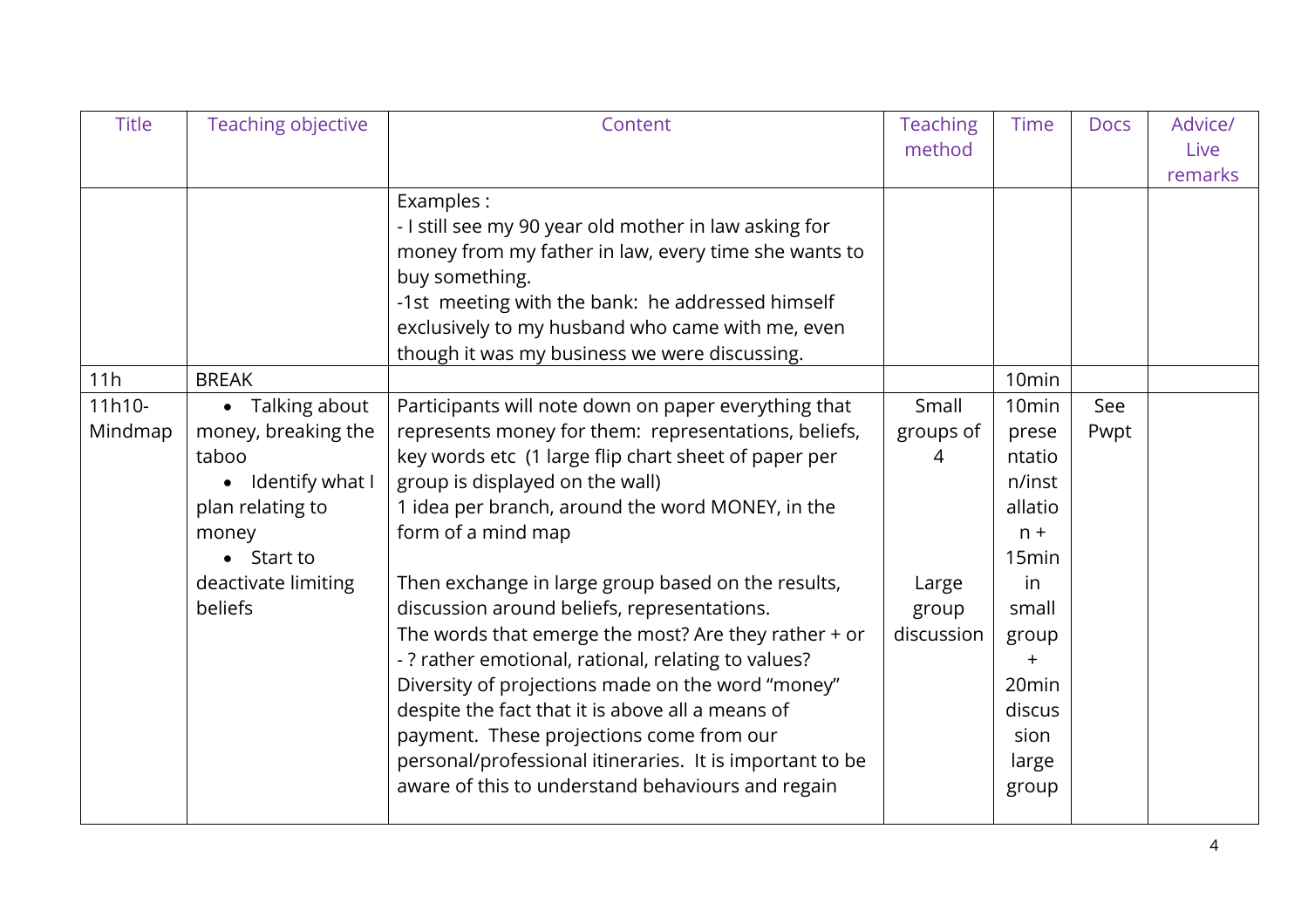| <b>Title</b>                                  | Teaching objective          | Content                                                                                                                                                                                                                                                                                                                                                                                                                                                                                                                                                                                                                                                                                                      | <b>Teaching</b><br>method    | <b>Time</b> | <b>Docs</b> | Advice/<br>Live<br>remarks |
|-----------------------------------------------|-----------------------------|--------------------------------------------------------------------------------------------------------------------------------------------------------------------------------------------------------------------------------------------------------------------------------------------------------------------------------------------------------------------------------------------------------------------------------------------------------------------------------------------------------------------------------------------------------------------------------------------------------------------------------------------------------------------------------------------------------------|------------------------------|-------------|-------------|----------------------------|
|                                               |                             | control of this relationship with money, to become a<br>player again.                                                                                                                                                                                                                                                                                                                                                                                                                                                                                                                                                                                                                                        |                              |             |             |                            |
| 11h55-<br>Theoretic<br>al<br>contributi<br>on | Theoretical<br>contribution | Conclude this first 1/2 day reminding the participants<br>that the relationship with money is the result of a<br>psycho-social construction - both collective (cultural)<br>and personal (religion, family, personal/professional<br>experiences etc). The personal part will be addressed<br>in the second $\frac{1}{2}$ day.<br>The relationship with money for each individual is<br>enshrined in family tradition based on social<br>determinants. Working on your relationship with<br>money is working on self-esteem and self-worth. It is<br>also a door to self-awareness, an essential stage for<br>any professional project.<br>Present the different profiles in the relationship with<br>money: | large<br>group<br>discussion | 30min       | See<br>Pwpt |                            |
|                                               |                             | - the squirrel (positive projections on money,<br>accumulates money little by little)<br>- the saboteur (negative projections on money, makes<br>sure that money does not come, even repels it)<br>- the Russian mountains (positive and negative<br>projections, stores it up and gets rid of it)                                                                                                                                                                                                                                                                                                                                                                                                           |                              |             |             |                            |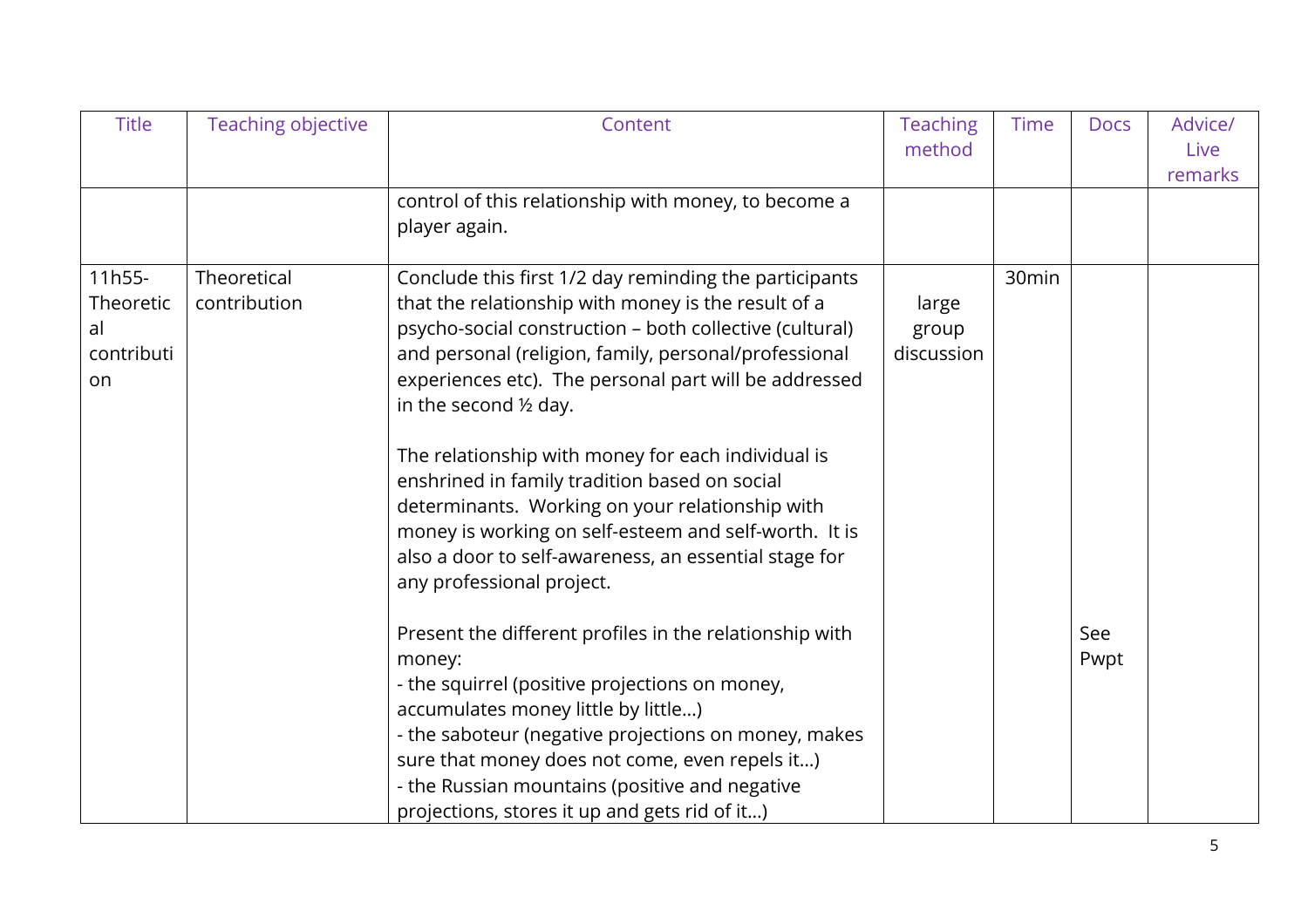| <b>Title</b> | Teaching objective             | Content                                                | <b>Teaching</b> | <b>Time</b>       | <b>Docs</b> | Advice/     |
|--------------|--------------------------------|--------------------------------------------------------|-----------------|-------------------|-------------|-------------|
|              |                                |                                                        | method          |                   |             | <b>Live</b> |
|              |                                |                                                        |                 |                   |             | remarks     |
|              |                                | Important to understand that my                        |                 |                   |             |             |
|              |                                | representations/habits/ behaviours etc are not limited |                 |                   |             |             |
|              |                                | to the personal sphere but also to the management of   |                 |                   |             |             |
|              |                                | my business.                                           |                 |                   |             |             |
| 12h25-       | <b>Illustrate</b><br>$\bullet$ | Video: Play video "6 ways to improve your relationship |                 | 6 <sub>min</sub>  | See         |             |
| vidéo        | healthy relationship           | with money"                                            |                 |                   | Pwpt        |             |
|              | to money                       |                                                        |                 |                   |             |             |
|              |                                | Alternative video - note it is 12 minutes long, but if |                 |                   |             |             |
|              |                                | there are people in the room with deeper routed        |                 | Or                |             |             |
|              |                                | money shame issues then consider showing:              |                 | 12 <sub>min</sub> |             |             |
|              |                                | https://www.ted.com/talks/tammy_lally_let_s_get_hone   |                 |                   |             |             |
|              |                                | st_about_our_money_problems#t-417620                   |                 |                   |             |             |
|              |                                |                                                        |                 |                   |             |             |
|              |                                |                                                        |                 |                   |             |             |
| 12h30        |                                | LUNCH or end of first half-day – Take stock/evaluation |                 |                   |             |             |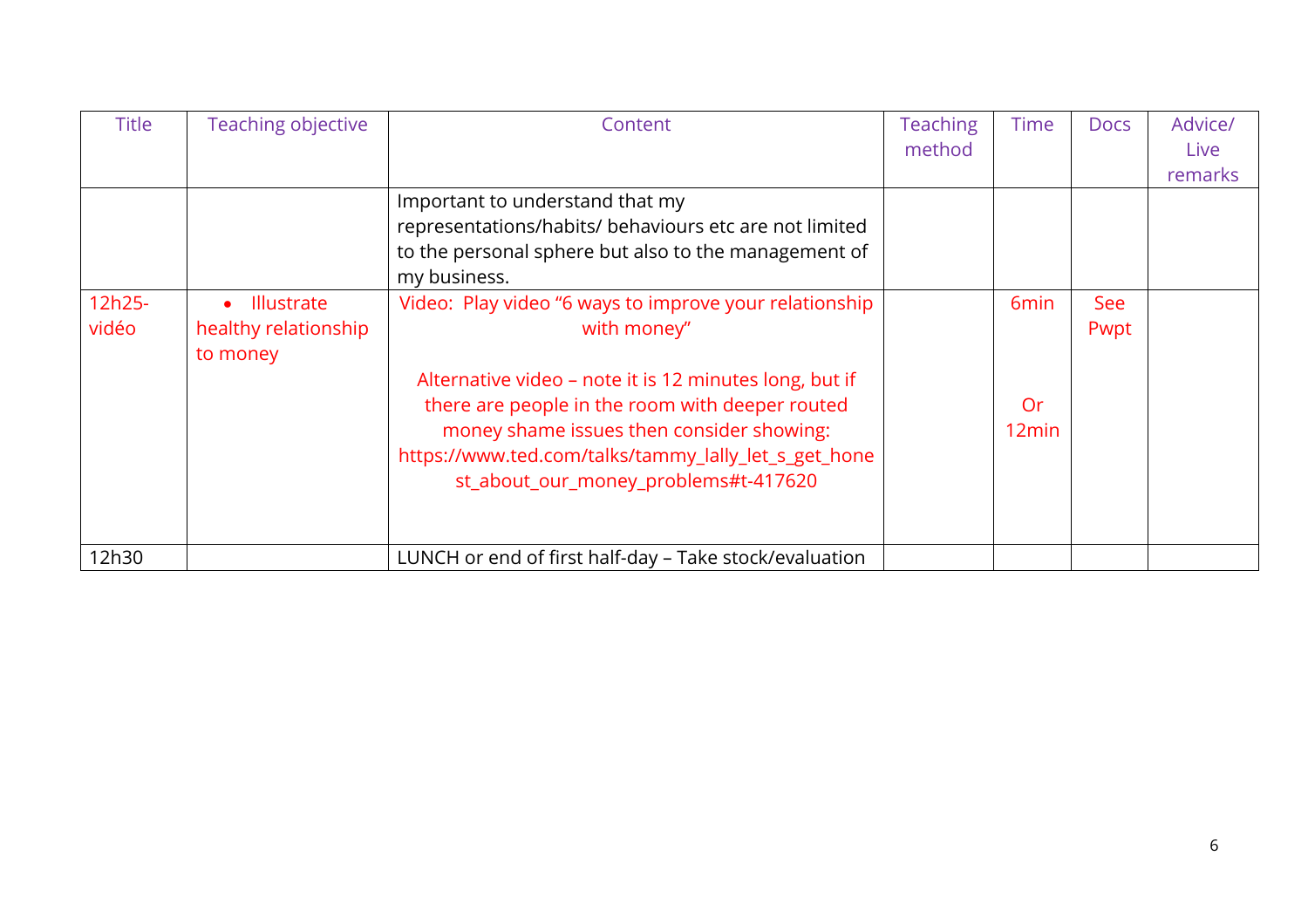## **Second half day**

| <b>Title</b>      | Teaching objective         | Content                                                             | <b>Teaching</b> | <b>Time</b>       | <b>Docs</b> | Live    |
|-------------------|----------------------------|---------------------------------------------------------------------|-----------------|-------------------|-------------|---------|
|                   |                            |                                                                     | methods         |                   |             | remarks |
| 13.30-            | Revitalise the group, to   | Quiz relating to money: draw lots around the room,                  | Participan      | 10 <sub>min</sub> | See         |         |
| Quiz              | avoid participants falling | one piece of paper per person. The participants                     | ts are          |                   | annex       |         |
|                   | asleep at the beginning of | must answer quickly, instinctively, without thinking                | standing        |                   | 0:          |         |
|                   | the afternoon              | too much.                                                           | in a group      |                   | quiz to     |         |
|                   |                            |                                                                     |                 |                   | cut         |         |
| Or                |                            |                                                                     |                 |                   | out         |         |
| welcome           |                            | If this 2 <sup>nd</sup> part is carried out on another day, replace |                 |                   |             |         |
|                   |                            | the quiz with a reminder of the conclusions of the                  |                 |                   |             |         |
|                   |                            | first part before continuing with a welcome.                        |                 |                   |             |         |
|                   |                            |                                                                     |                 |                   |             |         |
| Rose              | Recognise the differences  | Introduce the Rose Review - released in March 2019                  |                 | 5 <sub>mins</sub> | See         |         |
| <b>Review</b>     | facing women               | in the UK                                                           |                 |                   | ppt         |         |
| <b>Statistics</b> | entrepreneurs              | The Rose Review finds that only one in three                        |                 |                   |             |         |
|                   |                            | entrepreneurs are women, a gender gap equivalent                    |                 |                   |             |         |
|                   |                            | to over 1 million fewer female entrepreneurs in the                 |                 |                   |             |         |
|                   |                            | UK. Closing the gap between women and men could                     |                 |                   |             |         |
|                   |                            | add an additional £250 billion in Gross Value Add to                |                 |                   |             |         |
|                   |                            | the UK economy, equivalent to 4 years of economic                   |                 |                   |             |         |
|                   |                            | growth. Crucially women are also drastically under                  |                 |                   |             |         |
|                   |                            | represented in the most productive sectors with less                |                 |                   |             |         |
|                   |                            | than one in four entrepreneurs in sectors like                      |                 |                   |             |         |
|                   |                            | transport and information technology being women.                   |                 |                   |             |         |
|                   |                            |                                                                     |                 |                   |             |         |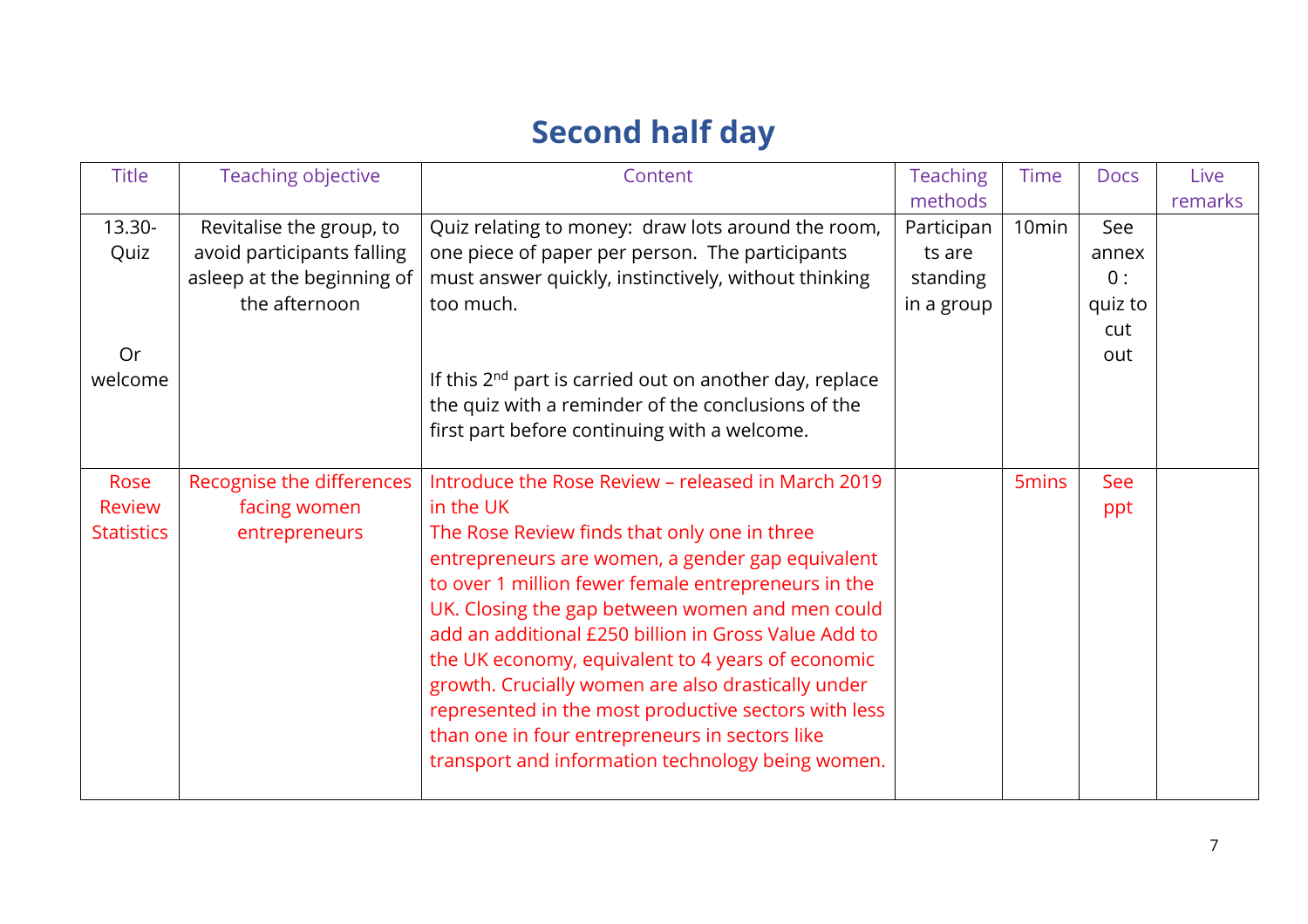| <b>Title</b> | Teaching objective          | Content                                                | <b>Teaching</b> | Time         | <b>Docs</b> | Live    |
|--------------|-----------------------------|--------------------------------------------------------|-----------------|--------------|-------------|---------|
|              |                             |                                                        | methods         |              |             | remarks |
|              | What causes these           | <b>Group Discussion - BEFORE SHOWING</b>               | Group           | 10           | Flipch      |         |
|              | differences                 | INFOGRAPHIC, as a group(s) discuss Why they think      | discussion      | minut        | art         |         |
|              |                             | women are less likely to start a business than men,    |                 | es           | and         |         |
|              |                             | what factors might be holding women back?              |                 |              | pen         |         |
|              |                             | [Can be discussed as one big group or smaller          |                 |              |             |         |
|              |                             | groups who then feed back verbally or using flip       |                 |              |             |         |
|              |                             | chart - group leader to decide based on numbers.]      |                 |              |             |         |
|              |                             | Show info graphic to confirm results found in report.  |                 |              |             |         |
|              |                             |                                                        |                 |              |             |         |
| 13.40-       | · Identify                  | Make the link with the first part: suggest that the    | Individual      | 15min        | See         |         |
| lifeline     | experiences (small and      | participants explore where their                       | work.           | prese        | Lifelin     |         |
|              | significant) in relation to | beliefs/representations come from and how they         |                 | ntatio       | e on        |         |
|              | money which have            | have been constructed in the course of their lives?    |                 | n            | Pwpt.       |         |
|              | marked my journey and       |                                                        |                 |              |             |         |
|              | shaped my relationship      | Invite the participants to look again at their journey |                 | $+40$        |             |         |
|              | with money                  | through the theme of money using the lifeline.         | Sheet A3        | min          | Each        |         |
|              | • Identify the              | Divide into 2 columns all their experiences and        | portrait        | Lifelin      | perso       |         |
|              | influences/events/extern    | memories, emotions, linked to money.                   | Remembe         | $\mathsf{e}$ | n           |         |
|              | al determinants relating    |                                                        | r to use        |              | reprod      |         |
|              | to money                    | <b>Example/ testimonials:</b>                          | colours         |              | uces it     |         |
|              | • Rediscover yourself       | - when I was head of department I had to show my       | and             |              | on her      |         |
|              | taking your own actions     | pay slip to one of my colleagues who was               | symbols         |              | A3          |         |
|              | as opposed to being a       | reproaching me for not fighting enough to get him a    | to visually     |              | portrai     |         |
|              | product of your             | pay rise. He then discovered that I myself was paid    | highlight       |              |             |         |
|              | determinants                | £150 less than him!                                    | repetition      |              | Sheet       |         |
|              |                             |                                                        | s, strong       |              |             |         |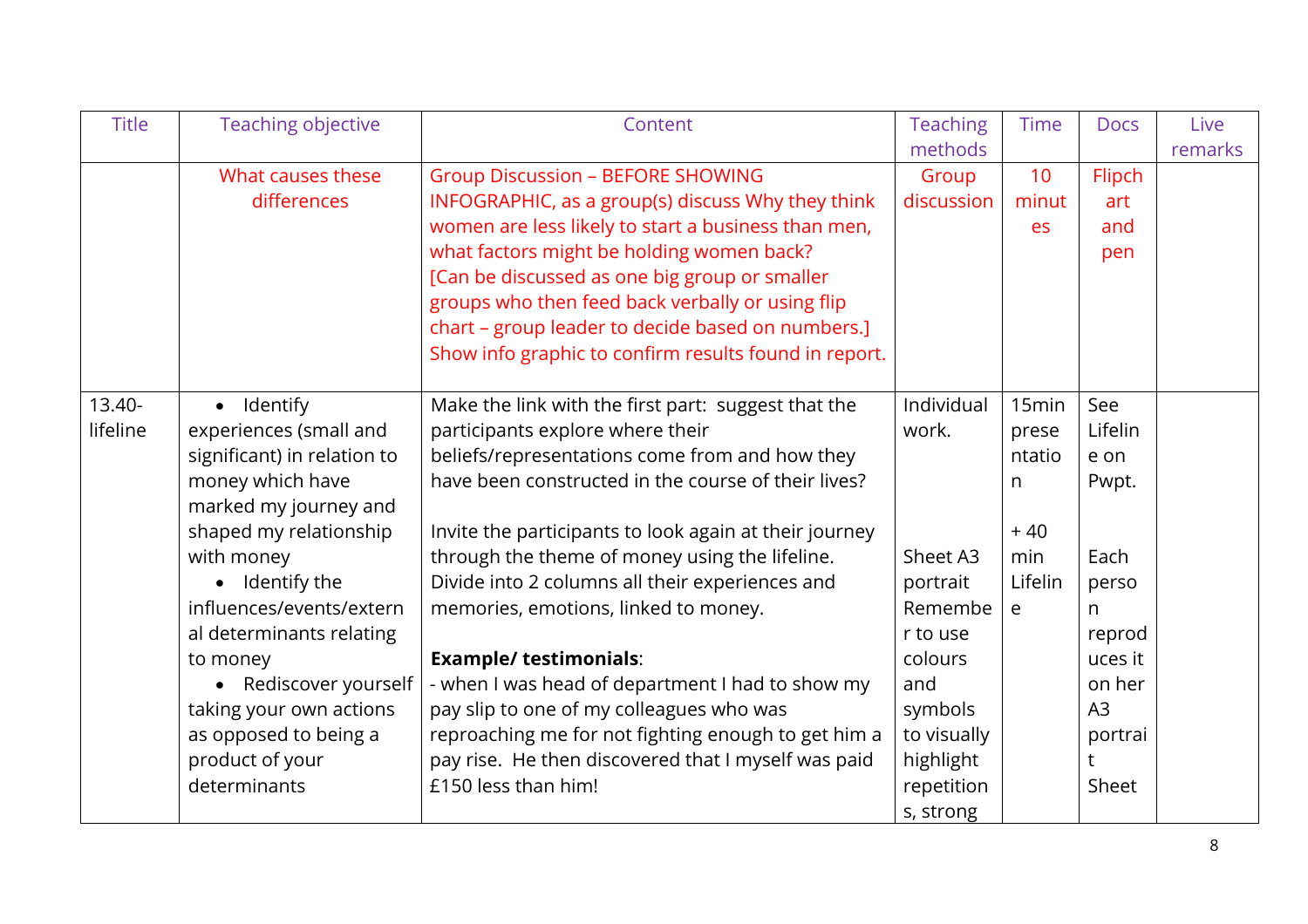| <b>Title</b> | Teaching objective | Content                                                | <b>Teaching</b> | Time | <b>Docs</b> | Live    |
|--------------|--------------------|--------------------------------------------------------|-----------------|------|-------------|---------|
|              |                    |                                                        | methods         |      |             | remarks |
|              |                    | -the owner of the premises in which I wanted to        | points          |      |             |         |
|              |                    | install my project offered to reduce the rent before I | and             |      |             |         |
|              |                    | even asked, as he had such a strong belief in me,      | breaks          |      |             |         |
|              |                    | and wanted to see this project in his premises!        |                 |      |             |         |
|              |                    | - as a teenager, I used to check my mother's bank      |                 |      |             |         |
|              |                    | statements to see if there was a negative sign         |                 |      |             |         |
|              |                    | before the figure.                                     |                 |      |             |         |
|              |                    | - I was refused a bank loan that I needed to buy my    |                 |      |             |         |
|              |                    | flat because of health problems.                       |                 |      |             |         |
|              |                    | <b>IMPORTANT POINTS BEFORE STARTING:</b>               |                 |      |             |         |
|              |                    | - Work is entirely personal, the document does not     |                 |      |             |         |
|              |                    | need to be shared.                                     |                 |      |             |         |
|              |                    | - Be kind to yourself, don't be judgmental to limit    |                 |      |             |         |
|              |                    | unconscious sifting.                                   |                 |      |             |         |
|              |                    | - The experience which may turn out to be              |                 |      |             |         |
|              |                    | uncomfortable or on the contrary very enjoyable        |                 |      |             |         |
|              |                    | when connections come to the surface. Welcome          |                 |      |             |         |
|              |                    | what comes up, accept that you won't understand        |                 |      |             |         |
|              |                    | straight away. Only talk about what you are ready to   |                 |      |             |         |
|              |                    | talk about today.                                      |                 |      |             |         |
|              |                    | - Start the lifeline on the date of your choice (even  |                 |      |             |         |
|              |                    | before your birth if certain events justify it).       |                 |      |             |         |
|              |                    | - There is no good or bad relationship with money.     |                 |      |             |         |
|              |                    | There is the one we have, the analysis we make of it   |                 |      |             |         |
|              |                    |                                                        |                 |      |             |         |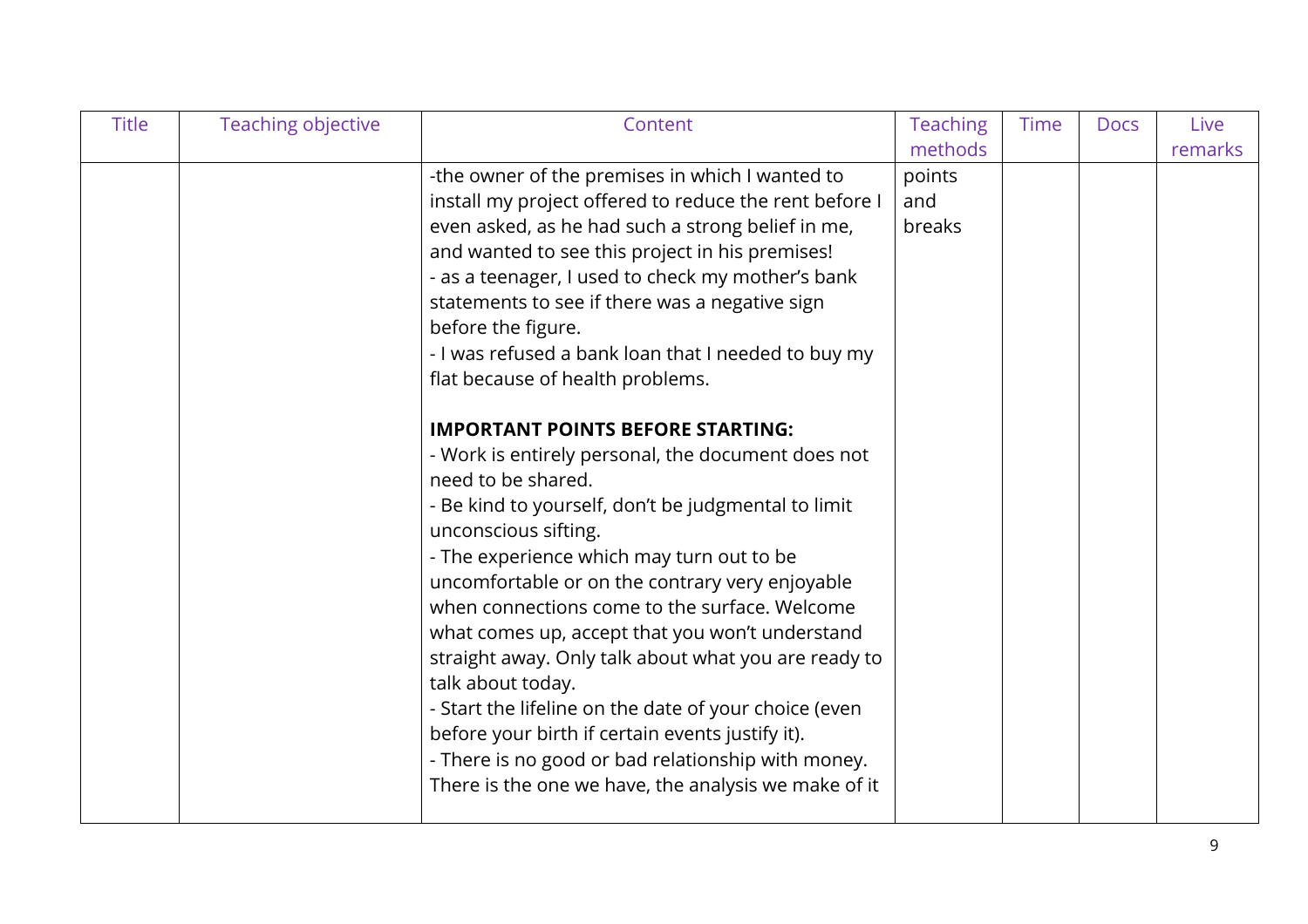| <b>Title</b> | Teaching objective | Content                                                                                                                                                                                                                                                                                                                                                                                                                                                                                                                                                                                                                                                                                                                                                                                              | <b>Teaching</b><br>methods | <b>Time</b>               | <b>Docs</b>                                       | Live<br>remarks |
|--------------|--------------------|------------------------------------------------------------------------------------------------------------------------------------------------------------------------------------------------------------------------------------------------------------------------------------------------------------------------------------------------------------------------------------------------------------------------------------------------------------------------------------------------------------------------------------------------------------------------------------------------------------------------------------------------------------------------------------------------------------------------------------------------------------------------------------------------------|----------------------------|---------------------------|---------------------------------------------------|-----------------|
|              |                    | and what we draw from that. It's important to be<br>able to observe and analyse your experience.<br><b>COMMENTS TO MAKE AFTERWARDS:</b><br>This feedback work on your journey through life is<br>never static. Experience is analysed through the<br>light of today, which is different tomorrow and the<br>day after.<br>Doing this work again in 2, 5 or 10 years is a good<br>exercise in self knowledge and the way you function<br>= constant self-training, healthy lifestyle<br>The influences of my relationship with money:<br>- When working on the lifeline, each participant can<br>identify and measure the different sources which<br>have influenced her relationship with money by<br>positioning them in the document "influences".<br>Time to exchange results of lifeline and its | Individual<br>work         | 5 <sub>min</sub><br>20min | See<br>annex<br>« Influ<br>ences<br>$\rightarrow$ |                 |
|              |                    | influences: what are your experiences? Have you                                                                                                                                                                                                                                                                                                                                                                                                                                                                                                                                                                                                                                                                                                                                                      |                            |                           |                                                   |                 |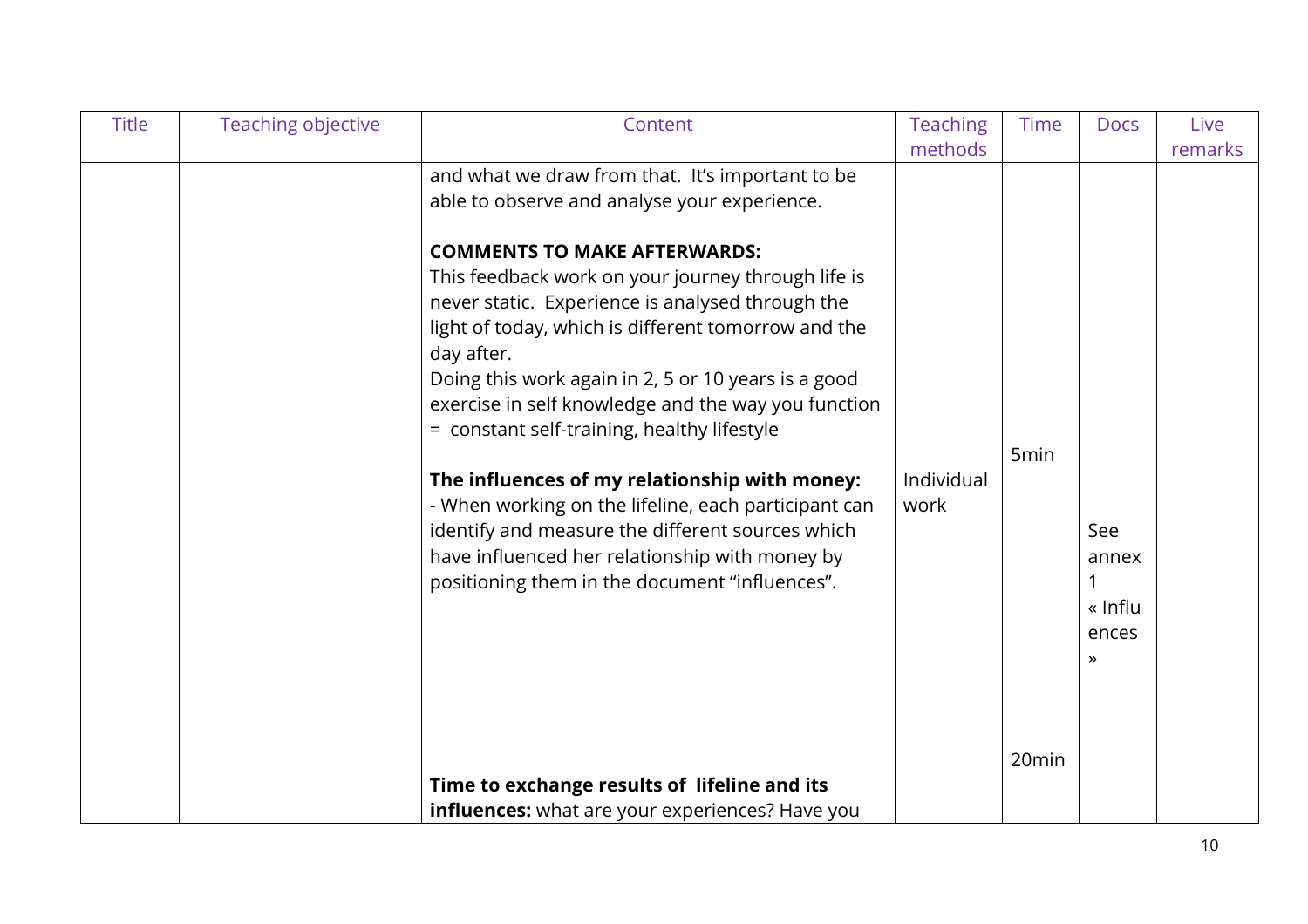| <b>Title</b> | Teaching objective   | Content                                                | <b>Teaching</b> | <b>Time</b>       | <b>Docs</b> | Live    |
|--------------|----------------------|--------------------------------------------------------|-----------------|-------------------|-------------|---------|
|              |                      |                                                        | methods         |                   |             | remarks |
|              |                      | made the connections? Have you been                    |                 |                   |             |         |
|              |                      | enlightened/gained revelations? What progress do       |                 |                   |             |         |
|              |                      | you feel you have made since the first part of the     |                 |                   |             |         |
|              |                      | module, going through the different steps/formats?     |                 |                   |             |         |
|              |                      | How have things moved forward? According to            |                 |                   |             |         |
|              |                      | different people, the impact may be more or less       |                 |                   |             |         |
|              |                      | important on the social level, on the personal level,  |                 |                   |             |         |
|              |                      | or on the professional level                           |                 |                   |             |         |
| 15h          | <b>BREAK</b>         |                                                        |                 | 15min             |             |         |
| 15h15-       | Establish the link   | Each person takes 5min to imagine one or several       |                 | 15 <sub>min</sub> |             |         |
| Méthode      | between the          | examples of behaviours, fears, habits (+ / -) relating |                 |                   |             |         |
| de           | projections that I   | to money which could have a knock on effect on the     |                 |                   |             |         |
| l'ascence    | make relating to     | management of your business.                           |                 |                   |             |         |
| ur           | money, my            |                                                        |                 |                   |             |         |
|              | behaviour in my      | Examples:                                              |                 |                   |             |         |
|              | everyday life and    | - I note down absolutely all my expenses in a          |                 |                   |             |         |
|              | potentially the      | notebook, I follow my accounts very closely. I will    |                 |                   |             |         |
|              | future               | undoubtedly do the same thing with my business         |                 |                   |             |         |
|              | management of        | - I never buy anything without comparing the price     |                 |                   |             |         |
|              | my business.         | in several shops / same for my professional            |                 |                   |             |         |
|              | Find the first stage | purchases?                                             |                 |                   |             |         |
|              | to overcome my       | - when a group gift is organised and I advance cash,   |                 |                   |             |         |
|              | difficulties         | don't dare to ask those who haven't paid and I end     |                 |                   |             |         |
|              |                      | up paying for them/ in the event of an unpaid bill I   |                 |                   |             |         |
|              |                      | will have difficulty chasing it up!                    |                 |                   |             |         |
|              |                      |                                                        |                 |                   |             |         |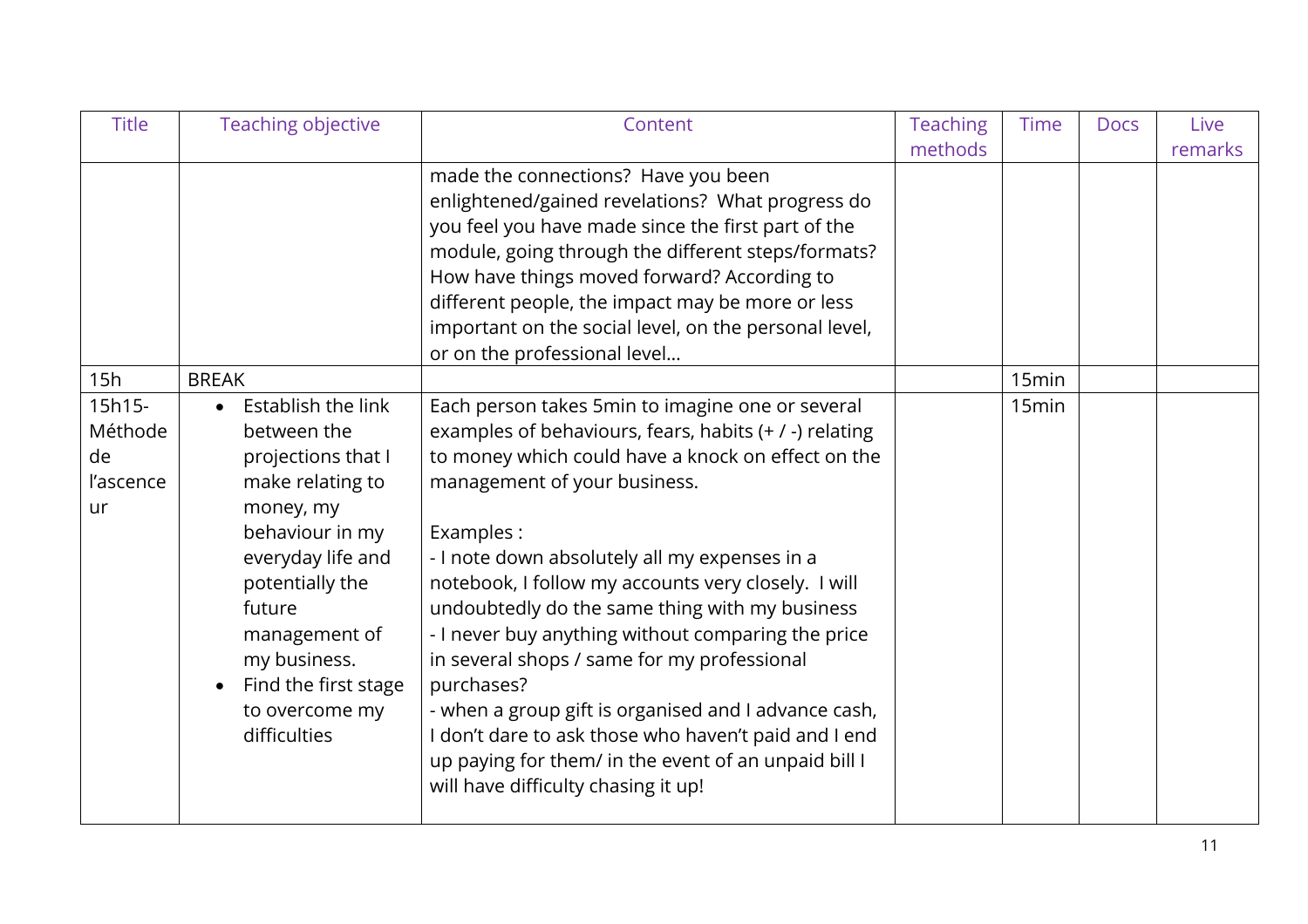| <b>Title</b>            | Teaching objective                        | Content                                                                                                                                                                                                                                                                                                                                                                                                                                                | <b>Teaching</b><br>methods              | <b>Time</b>                                                                       | <b>Docs</b> | Live<br>remarks |
|-------------------------|-------------------------------------------|--------------------------------------------------------------------------------------------------------------------------------------------------------------------------------------------------------------------------------------------------------------------------------------------------------------------------------------------------------------------------------------------------------------------------------------------------------|-----------------------------------------|-----------------------------------------------------------------------------------|-------------|-----------------|
|                         |                                           | Those who wish to may share in a large group.<br>Welcome all these examples (some may give ideas<br>to others).                                                                                                                                                                                                                                                                                                                                        |                                         |                                                                                   |             |                 |
|                         |                                           | Among all these examples, each person chooses a<br>difficulty in relation to money and her business<br>project, which she shares with the others, starting<br>with "How would you?":<br>"How would you set the price of my services/<br>remind customers who have not paid their bill<br>/charge for my service/ establish my Budget? "<br>Elevator method to find the solutions in a small<br>group.<br>Presentation of the method with an example in | Elevator<br>method<br>per group<br>of 4 | 1h(10<br>min<br>prese<br>ntatio<br>$n + 10$<br>min<br>per<br>perso<br>nne in<br>a | See<br>Pwpt |                 |
|                         |                                           | front of the group.<br>Feedback and discussion in large group                                                                                                                                                                                                                                                                                                                                                                                          |                                         | group<br>$+10$<br>min                                                             |             |                 |
|                         |                                           |                                                                                                                                                                                                                                                                                                                                                                                                                                                        |                                         | feedb<br>ack<br>large<br>group)                                                   |             |                 |
| 16h30-<br>What<br>about | Become a player with<br>relation to money | Photo-language: each participant chooses a new<br>photo, among those spread again over a table, to<br>illustrate her relationship with money: "this evening,                                                                                                                                                                                                                                                                                           |                                         | 30min                                                                             |             |                 |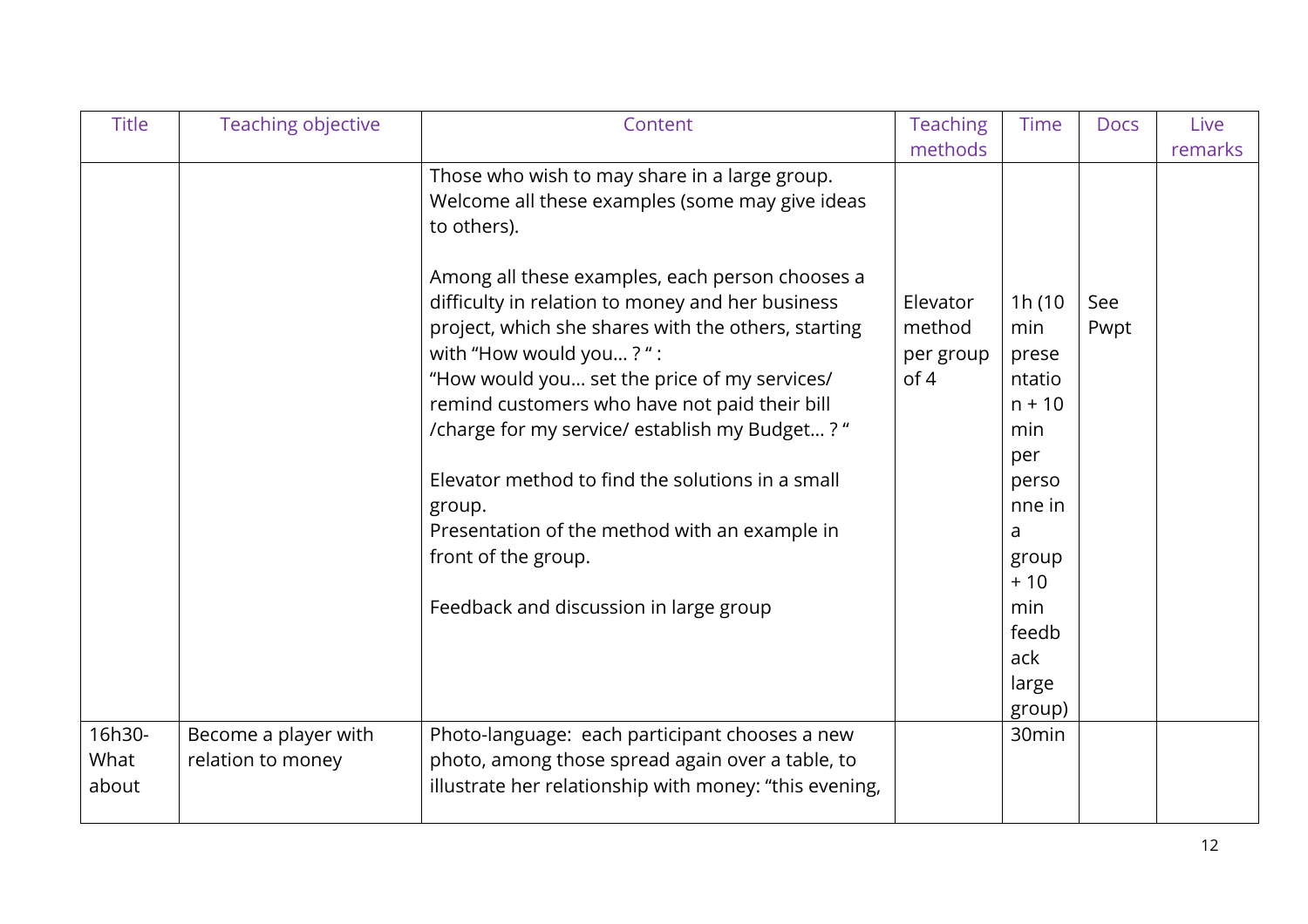| <b>Title</b> | Teaching objective | Content                                             | <b>Teaching</b> | <b>Time</b> | <b>Docs</b> | Live    |
|--------------|--------------------|-----------------------------------------------------|-----------------|-------------|-------------|---------|
|              |                    |                                                     | methods         |             |             | remarks |
| tomorro      |                    | for me, it looks like that!"                        |                 |             |             |         |
| w?           |                    |                                                     | Personal        |             |             |         |
|              |                    | Then each person takes the time to define 3         | written         |             |             |         |
|              |                    | commitments relating to money in the short,         | work            |             |             |         |
|              |                    | medium and long term. In personal or professional   |                 |             |             |         |
|              |                    | spheres according to need: in particular work on    |                 |             |             |         |
|              |                    | curbing expenditure, have a discussion with your    |                 |             |             |         |
|              |                    | family, strengthen your leverage, calculate prices, |                 |             |             |         |
|              |                    | prepare your budget                                 |                 |             |             |         |
|              |                    |                                                     | Large           |             |             |         |
|              |                    | Go round the table with presentation of             | group           |             |             |         |
|              |                    | commitments (for those who wish) and presentation   |                 |             |             |         |
|              |                    | of the chosen photo to conclude with what we are    |                 |             |             |         |
|              |                    | going to continue with.                             |                 |             |             |         |
| End of       |                    |                                                     |                 |             |             |         |
| day          |                    | Evaluation sheet                                    |                 |             |             |         |
| 17.30        |                    |                                                     |                 |             |             |         |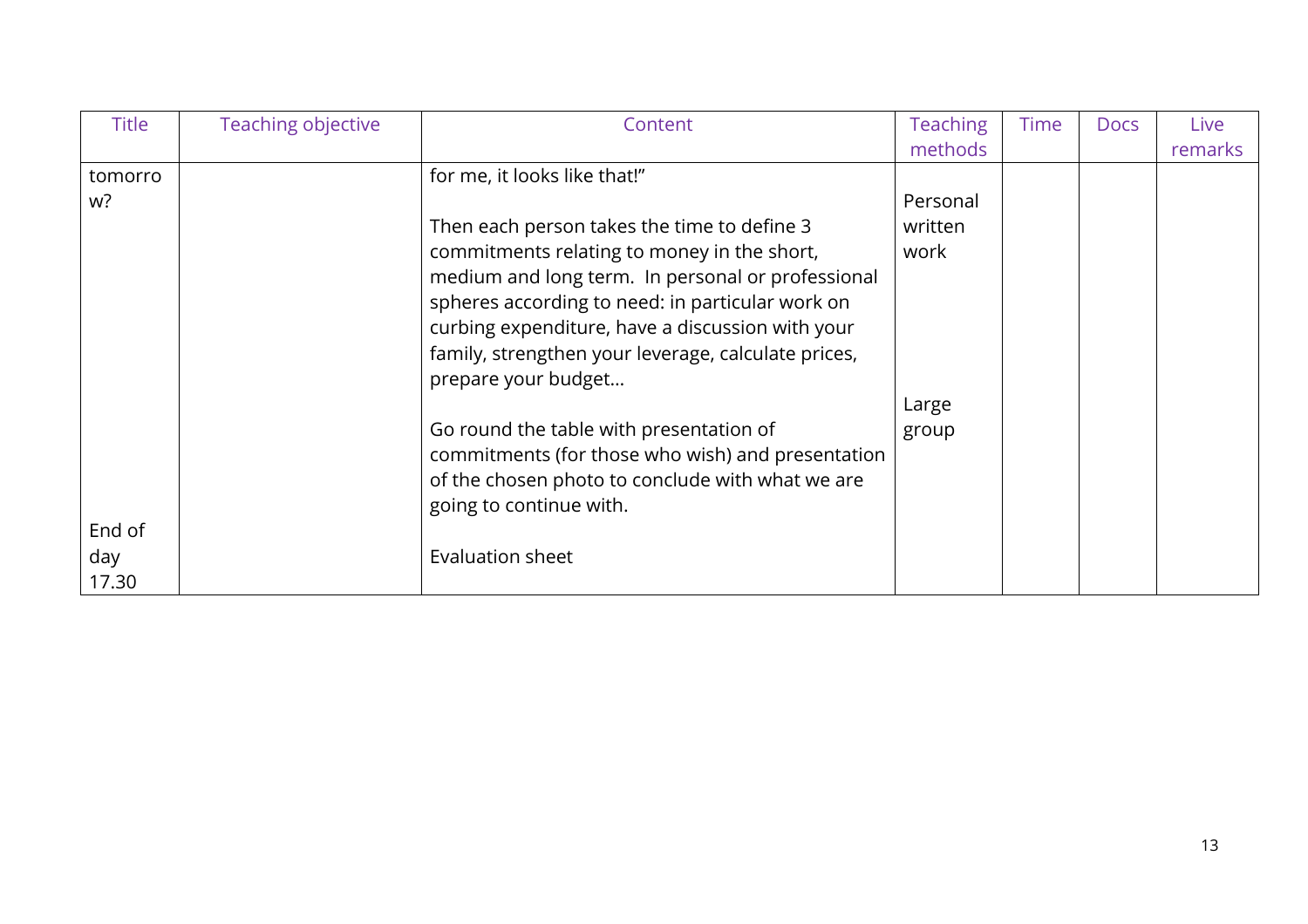## **Third ½ day**

| <b>Title</b> | <b>Teaching objectives</b> | Content                                            | <b>Teaching</b> | <b>Time</b> | <b>Docs</b> | Live     |
|--------------|----------------------------|----------------------------------------------------|-----------------|-------------|-------------|----------|
|              |                            |                                                    | methods         |             |             | comments |
| $9.30 -$     |                            | Make a link between the 2 first parts, go round    |                 | 20min       |             |          |
| Welcome      |                            | the table with morning "weather forecast" (how I   |                 |             |             |          |
| and          |                            | feel this morning, using the images of the         |                 |             |             |          |
| presentati   |                            | weather: big sun for me/ I have the wind in my     |                 |             |             |          |
| on           |                            | back/ big grey sky)                                |                 |             |             |          |
|              | Recognise markets          |                                                    | Presentation/   | 5 mins      | ppt         |          |
|              | under represented by       | Optional slide - This slide is useful if there are | discussion      |             |             |          |
|              | female entrepreneurs       | women in the room yet to determine which           | with local      |             |             |          |
|              |                            | sector to enter                                    | slant on        |             |             |          |
|              |                            |                                                    | markets         |             |             |          |
|              |                            | Whilst these numbers may be grim reading if        |                 |             |             |          |
|              |                            | you are looking to enter one of these sectors      |                 |             |             |          |
|              |                            | you could use the imbalance to your advantage      |                 |             |             |          |
|              |                            | - people buy from people, if you are a relatable   |                 |             |             |          |
|              |                            | female and advertise your service as female led    |                 |             |             |          |
|              |                            | in a male dominated area that could be a           |                 |             |             |          |
|              |                            | brilliant marketing and sales direction.           |                 |             |             |          |
|              |                            | If you are still in a position where you are       |                 |             |             |          |
|              |                            | unsure what business you want to start you         |                 |             |             |          |
|              |                            | may want to consider breaking some of these        |                 |             |             |          |
|              |                            | stats.                                             |                 |             |             |          |
|              |                            | ** you may also want to insert some                |                 |             |             |          |
|              |                            | local/regional slant on these numbers, for         |                 |             |             |          |
|              |                            | example in Devon - the Heart of the South West     |                 |             |             |          |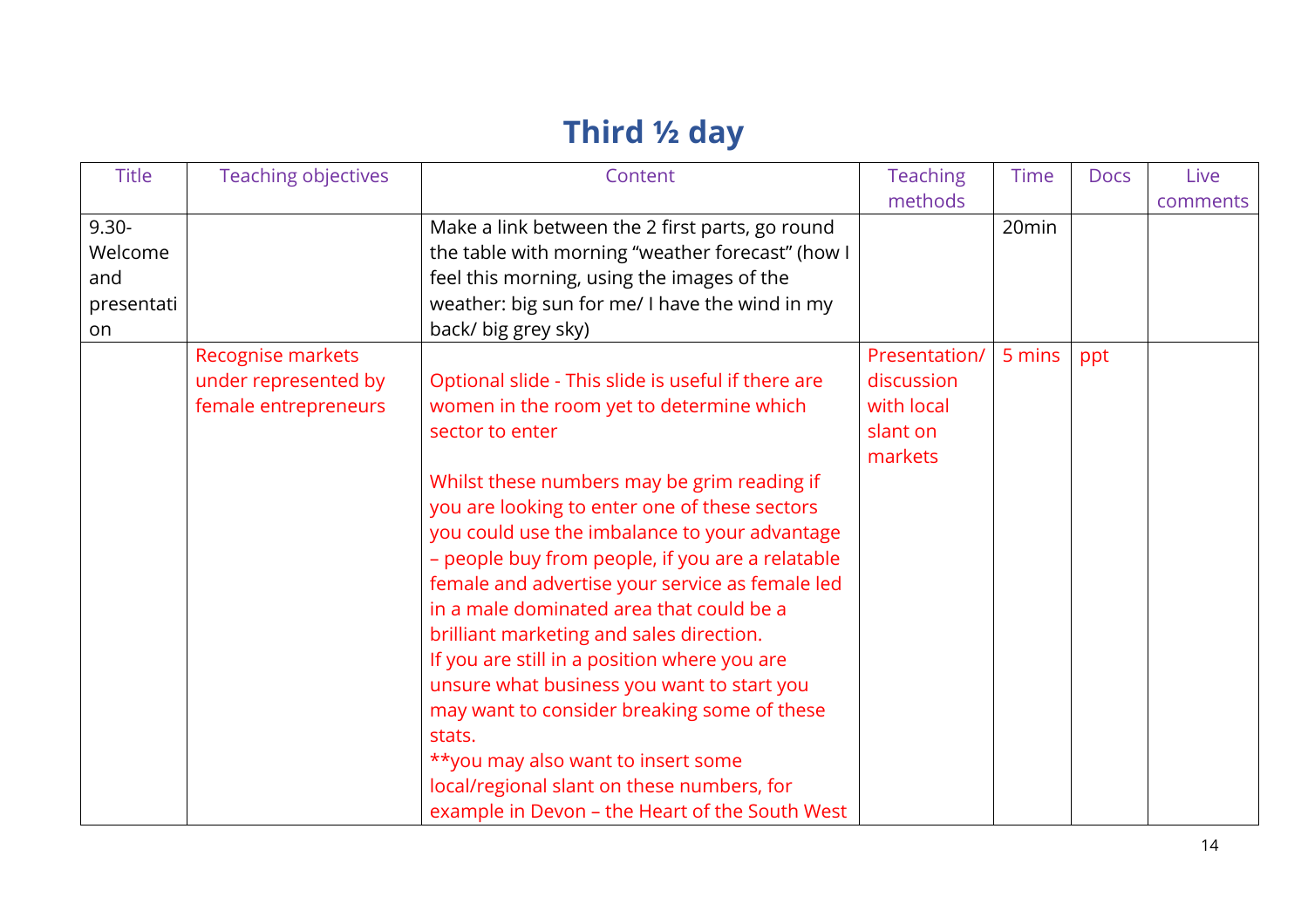| <b>Title</b>                                              | <b>Teaching objectives</b>                                                                                                                                                                    | Content                                                                                                                                                                                                                                                                                                                                                                                      | <b>Teaching</b><br>methods | <b>Time</b>       | <b>Docs</b>            | Live<br>comments |
|-----------------------------------------------------------|-----------------------------------------------------------------------------------------------------------------------------------------------------------------------------------------------|----------------------------------------------------------------------------------------------------------------------------------------------------------------------------------------------------------------------------------------------------------------------------------------------------------------------------------------------------------------------------------------------|----------------------------|-------------------|------------------------|------------------|
|                                                           |                                                                                                                                                                                               | economic growth plan is weighted heavily<br>towards supporting growth in the above sectors<br>- this can lead to more funding opportunities**                                                                                                                                                                                                                                                |                            |                   |                        |                  |
| $9.50 -$<br>Approach<br>calculatio<br>n of price<br>of my | Dare to define<br>$\bullet$<br>your expectations<br>and salary<br>objectives<br>Discover the                                                                                                  | Each participant takes time to reflect on her<br>personal needs in terms of earnings. Estimate<br>your expected earnings per month and per year<br>(to make the link with the annual budget).                                                                                                                                                                                                | Individual<br>work         | 10 <sub>min</sub> | See<br>Power<br>-point |                  |
| services/p<br>roducts                                     | dimensions which<br>allow us to<br>understand the<br>notion of sales<br>price<br>How to determine<br>your sales price -<br>knowing your<br>worth.<br>Defining your key<br>$\bullet$<br>values | Transpose these personal earning objectives to<br>the project in its economic dimension with a<br>view to validating (or not) the economic<br>potential of the project and the level of feasible<br>earnings:<br>Definition:<br>- of turn over,<br>- notions of quantities (of services or products)<br>sold/ produced (per day, per month, per year =><br>production capacities over time). | Large group                | $15 \text{ min}$  | See<br>Pwpt            |                  |
|                                                           | Understand the<br>economic and<br>accounting<br>dimension of the                                                                                                                              | HOW TO DETERMINE SALES PRICE - play video:<br>Know your worth and then ask for it                                                                                                                                                                                                                                                                                                            | Video                      | 8 mins<br>10      | See<br>ppt             |                  |
|                                                           |                                                                                                                                                                                               | Key value questions activity                                                                                                                                                                                                                                                                                                                                                                 |                            | mins              |                        |                  |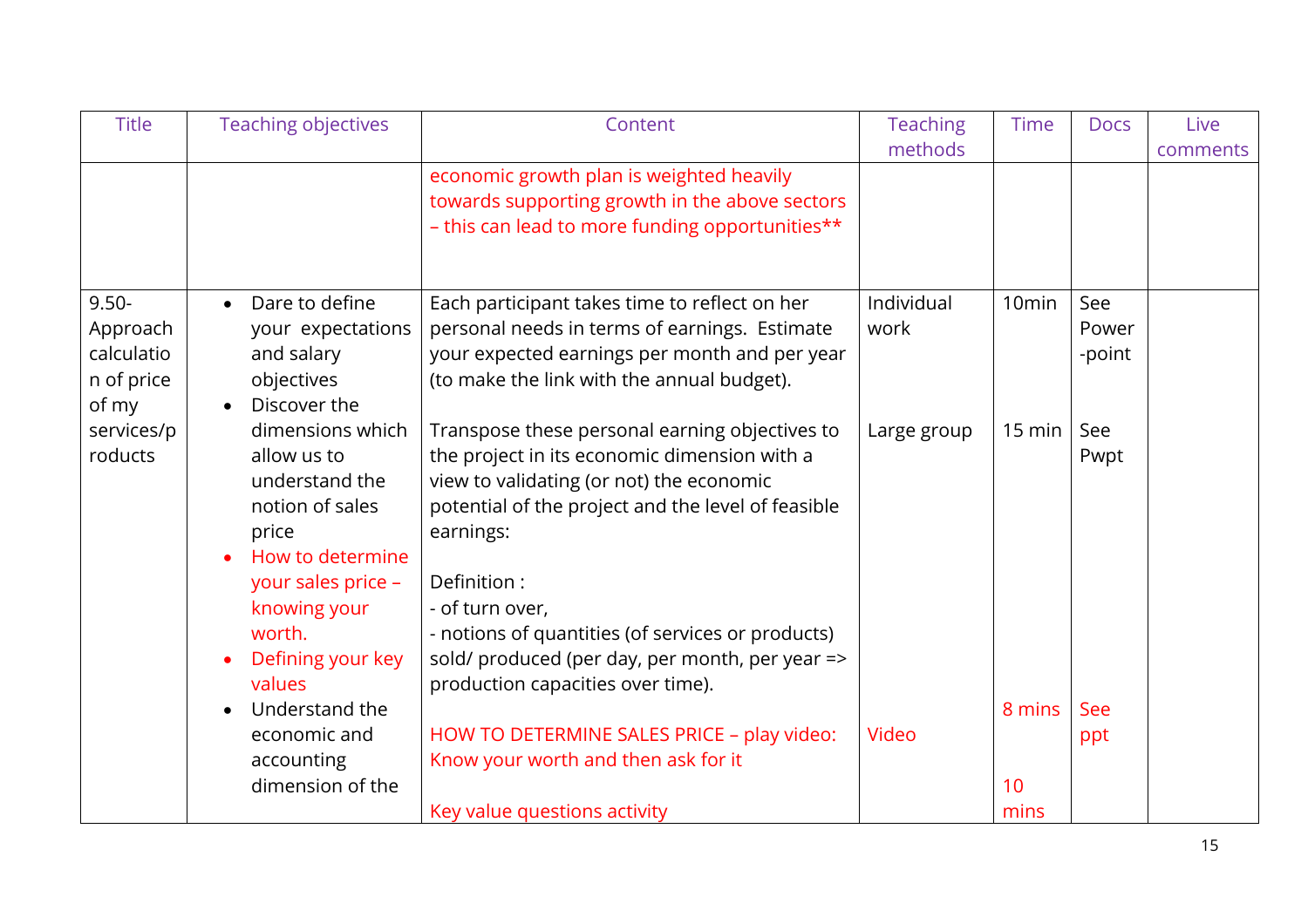| <b>Title</b> | <b>Teaching objectives</b> | Content                                                                                     | <b>Teaching</b> | <b>Time</b> | <b>Docs</b> | Live     |
|--------------|----------------------------|---------------------------------------------------------------------------------------------|-----------------|-------------|-------------|----------|
|              |                            |                                                                                             | methods         |             |             | comments |
|              | business through           |                                                                                             | Individual      |             | Pen         |          |
|              | the cost price             | This leads is to reflect on the question of sales                                           | work            |             | and         |          |
|              |                            | price.                                                                                      |                 |             | paper       |          |
|              |                            | Presentation of 3 approaches (market price,                                                 |                 |             |             |          |
|              |                            | psychological price and cost price) which form                                              |                 |             | See         |          |
|              |                            | the basis for setting the sales price.                                                      |                 |             | Pwpt        |          |
|              |                            | Awareness: The price is not only a question of                                              |                 |             |             |          |
|              |                            | cost but also depends on notions of market                                                  |                 |             |             |          |
|              |                            | price and psychological price (necessity to have                                            |                 | 20 min      |             |          |
|              |                            | a good knowledge of your competitors and                                                    |                 |             |             |          |
|              |                            | customers to know that).                                                                    |                 |             |             |          |
|              |                            |                                                                                             |                 |             |             |          |
|              |                            | 1/ Market price:                                                                            |                 |             | See         |          |
|              |                            | Refer to the module "knowing your market and<br>your customers": How have you/are you going |                 |             | Pwpt        |          |
|              |                            | to carry out your market study to learn about                                               |                 | 20 min      |             |          |
|              |                            | your competitors and your clients? (exchange of                                             |                 |             |             |          |
|              |                            | experiences and practices)                                                                  |                 |             |             |          |
|              |                            |                                                                                             |                 |             |             |          |
|              |                            | 2/ Psychological price:                                                                     |                 |             |             |          |
|              |                            | Parallel between psychological price, impulse                                               |                 | 20 min      | See         |          |
|              |                            | buy, value of service/product, value that you                                               | Large Group     |             | Pwpt        |          |
|              |                            | give yourself.                                                                              |                 |             |             |          |
|              |                            |                                                                                             |                 |             |             |          |
|              |                            | Participants are invited to tell the group about                                            |                 |             |             |          |
|              |                            | the last time they bought something at a price                                              |                 |             |             |          |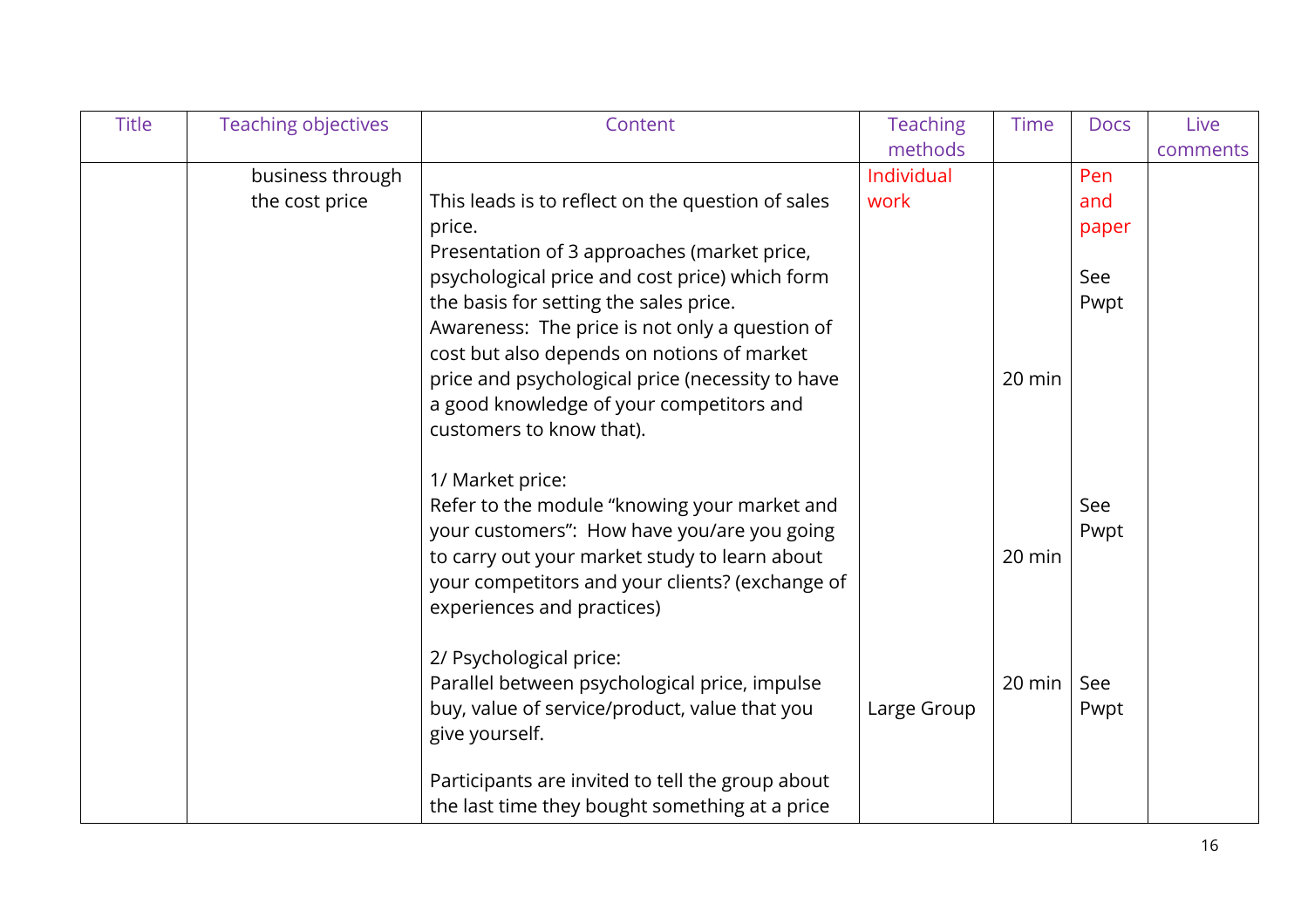| <b>Title</b> | <b>Teaching objectives</b> | Content                                             | <b>Teaching</b> | <b>Time</b> | <b>Docs</b>  | Live     |
|--------------|----------------------------|-----------------------------------------------------|-----------------|-------------|--------------|----------|
|              |                            |                                                     | methods         |             |              | comments |
|              |                            | they would have considered too high in normal       |                 |             |              |          |
|              |                            | times. Exchanges and discussion around these        |                 |             |              |          |
|              |                            | notions of "psychological price", of "value"        |                 |             |              |          |
|              |                            | attributed to an object (different from the price!) |                 |             |              |          |
|              |                            | and which vary from one person to another.          |                 |             |              |          |
|              |                            |                                                     |                 |             |              |          |
|              |                            |                                                     |                 |             |              |          |
|              |                            |                                                     |                 |             |              |          |
|              |                            |                                                     |                 |             |              |          |
|              |                            |                                                     |                 |             |              |          |
|              |                            |                                                     |                 |             |              |          |
|              |                            | 3/ Cost price:                                      |                 | 30 min      |              |          |
|              |                            | Definition of cost price.                           | Work in sub     |             | Docu         |          |
|              |                            |                                                     | groups          |             | ments        |          |
|              |                            | Exercise to understand the logics of calculating    |                 |             | to be        |          |
|              |                            | the price/cost price.                               |                 |             | distrib      |          |
|              |                            |                                                     |                 |             | uted:        |          |
|              |                            | Form groups according to the type of chosen         |                 |             | Annex        |          |
|              |                            | activity (service or production of goods), present  |                 |             | 2            |          |
|              |                            | a practical case (eg secretarial services for       |                 |             | (price-      |          |
|              |                            | professionals) and the logics of establishing an    |                 |             | to-tab       |          |
|              |                            | estimated budget.                                   |                 |             | calcula      |          |
|              |                            |                                                     |                 |             | tion         |          |
|              |                            | Then, the groups must independently:                |                 |             | <b>Blank</b> |          |
|              |                            | Fill in the budget from the given charges,          |                 |             | $BP$ ) +     |          |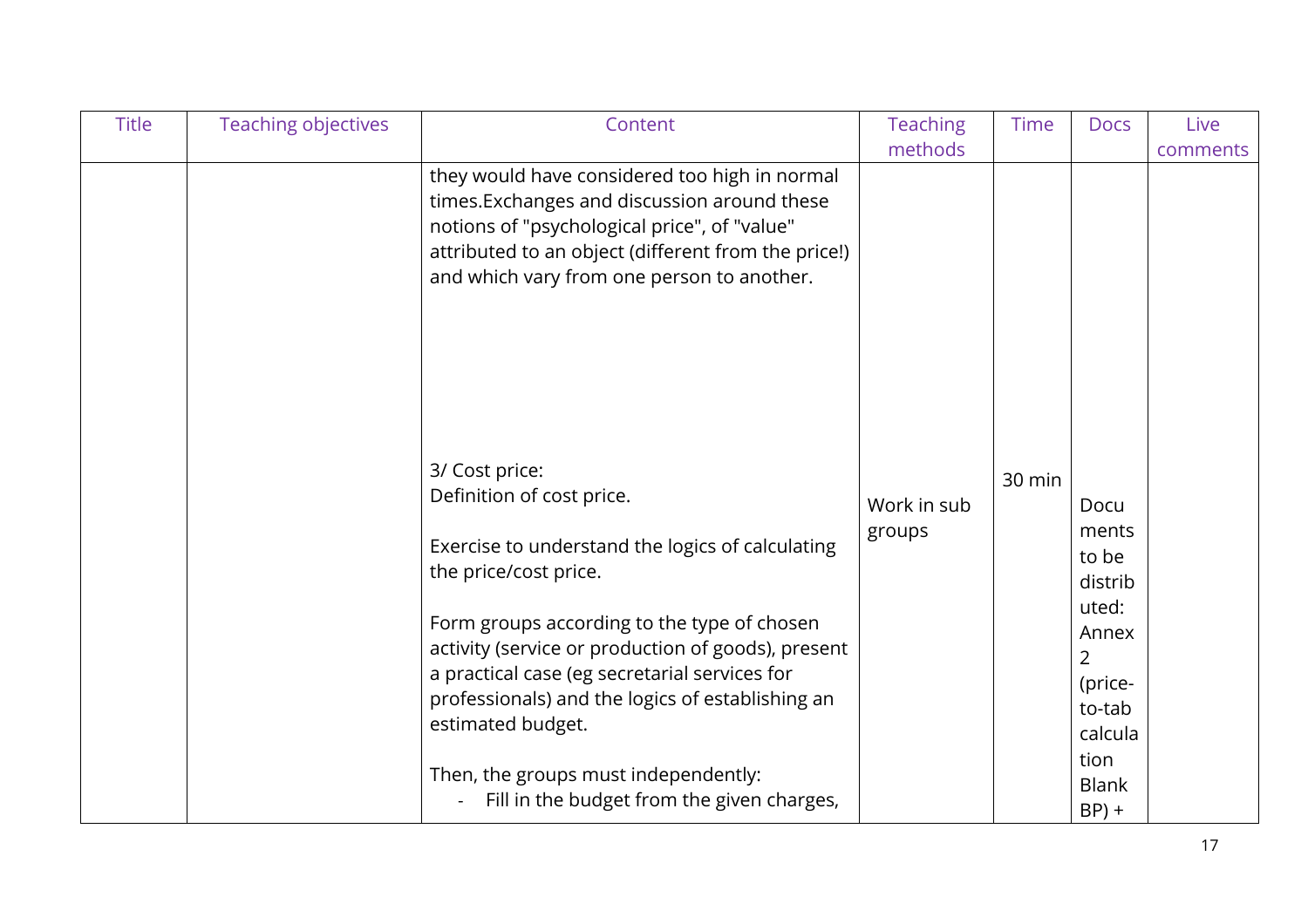| <b>Title</b> | <b>Teaching objectives</b> | Content                                           | <b>Teaching</b> | <b>Time</b>      | <b>Docs</b> | Live     |
|--------------|----------------------------|---------------------------------------------------|-----------------|------------------|-------------|----------|
|              |                            |                                                   | methods         |                  |             | comments |
|              |                            | Enter the personal earnings objective,            |                 |                  | Annex       |          |
|              |                            | Calculate the turnover and sales price            |                 |                  | 3 (case     |          |
|              |                            | from the other items calculated                   |                 |                  | study)      |          |
|              |                            | (expenses, quantities sold, number of             | Large Group     |                  |             |          |
|              |                            | working days etc).                                |                 |                  |             |          |
|              |                            | Test several hypotheses of turnovers, earnings,   |                 | $15 \text{ min}$ |             |          |
|              |                            | business days etc to understand how this will     |                 |                  |             |          |
|              |                            | affect the cost price (and hence sales price).    |                 |                  |             |          |
|              |                            |                                                   |                 | $15 \text{ min}$ |             |          |
|              |                            | If possible provide another example, this time    |                 |                  |             |          |
|              |                            | for the sales price of products.                  |                 |                  |             |          |
|              |                            | Feedback in large group around the experience     |                 | 15 min           |             |          |
|              |                            | to check that everyone has understood the logic   |                 |                  |             |          |
|              |                            | of price calculation.                             |                 |                  |             |          |
|              |                            | Definition of some additional notions around      |                 |                  |             |          |
|              |                            | exemption of social security (French scheme       |                 |                  |             |          |
|              |                            | ACCRE), fixed and variable charges etc            |                 |                  |             |          |
|              |                            | To go further (awareness): presentation of the    |                 |                  |             |          |
|              |                            | cash flow plan. Practical tool to use as a trend  |                 |                  | Annex       |          |
|              |                            | chart to follow your cash flow (funds leaving and |                 |                  | 4:          |          |
|              |                            | entering your business).                          |                 |                  | Model       |          |
|              |                            |                                                   |                 |                  | of          |          |
|              |                            | Conclusion and evaluation                         |                 |                  | cash        |          |